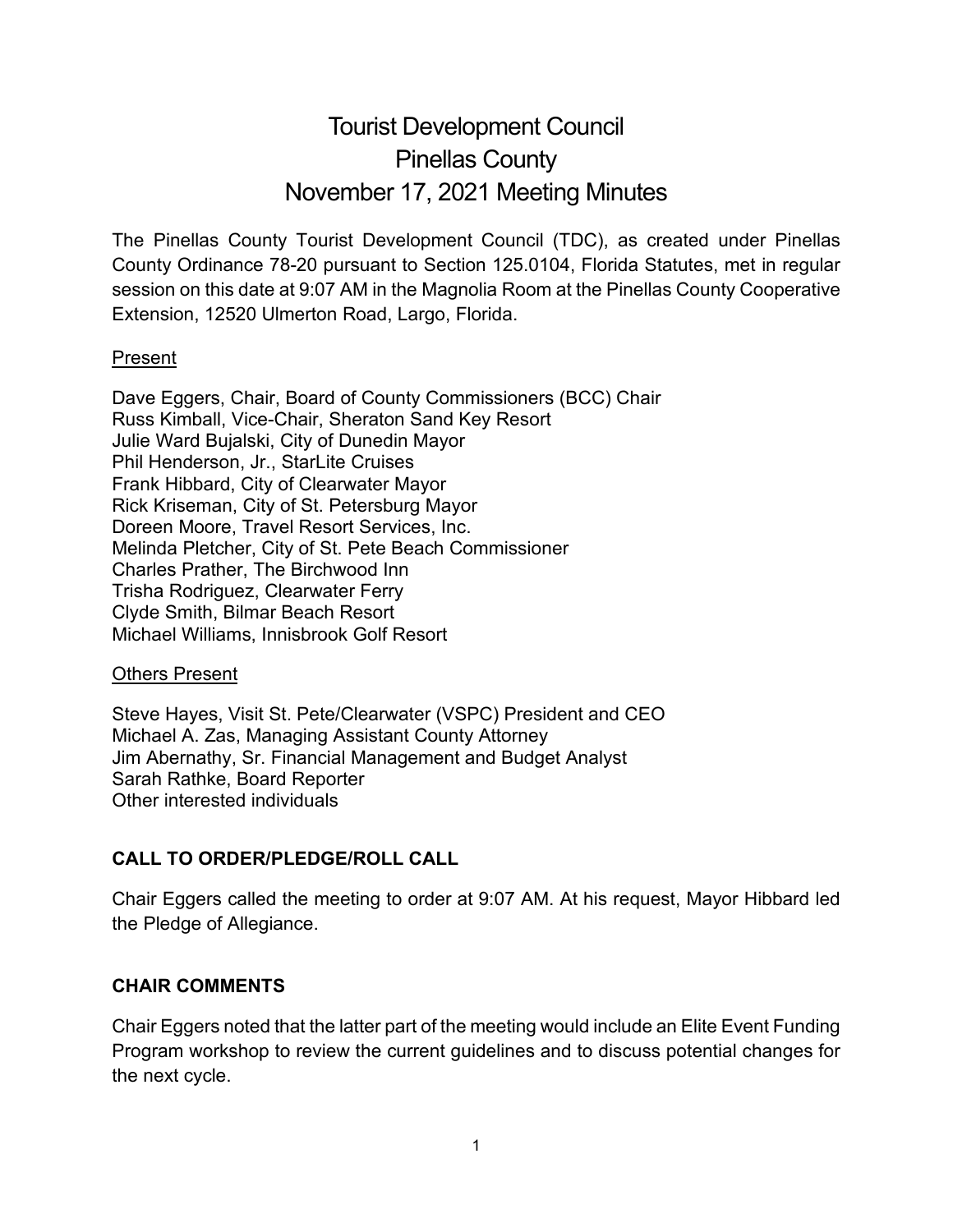## **APPROVAL OF TDC MINUTES AND CAPITAL PROJECT FUNDING PROGRAM WORKSHOP MINUTES- OCTOBER 20,2021**

A motion was made by Mayor Hibbard to approve the October 20 TDC minutes and Capital Project Funding Program workshop minutes. The motion was seconded by Mr. Williams and, upon call for the vote, carried unanimously.

#### **PUBLIC COMMENTS**

Tony Smith, St. Petersburg

In response to concerns raised by Mr. Smith, Chair Eggers indicated that perhaps the County could do more to recognize the impact of snowbirds on the local economy.

## **DEPARTMENT UPDATES**

#### Beach Renourishment Update

Public Works Director Kelli Hammer Levy referred to a PowerPoint presentation titled *Pinellas County Coastal Management* and provided background information and status regarding recent and current beach renourishment projects, noting the costs and funding sources. She related that Treasure Island and Long Key projects have been combined in order to achieve a benefit to cost ratio of a minimum of one required by the Army Corps of Engineers when determining whether or not projects should be federally funded; that the proposed project has a tentative completion date of 2028; and that the County contribution cost is going to increase significantly.

Ms. Hammer Levy stated that information regarding the Sand Key renourishment project can be found on the County website; and that the Army Corps of Engineers has advised the County that they need 100% of the easements to be secured within the project limits, otherwise, the next cycle scheduled for 2024 would be skipped, and the project would not move forward until 2030.

Ms. Hammer Levy emphasized the importance of beaches in supporting the infrastructure by protecting the land behind them. In response to queries by members, she discussed the following topics, and more: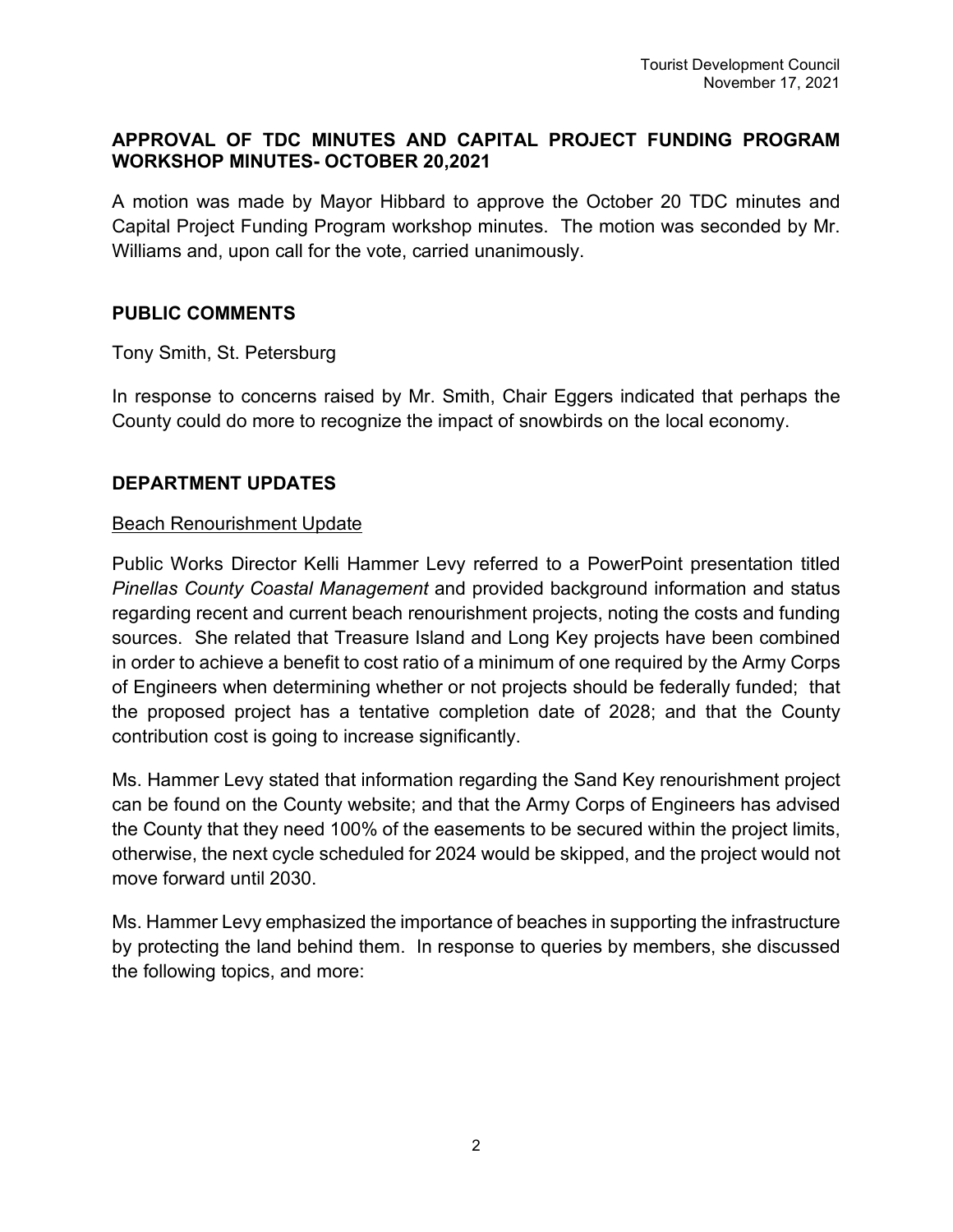- Army Corps of Engineers easement requirements
- Preserving nourished sand
- Beach renourishment costs and budget
- Dunedin Causeway nourishment
- Managing sand accumulation at John's Pass

# Visit Florida Update

Convention and Visitors Bureau Director Steve Hayes introduced Visit Florida's Regional Representative Sam Rubenzer and called him to the podium.

Mr. Rubenzer described his relevant job experience; whereupon, he referred to a PowerPoint presentation titled *Florida Tourism Update* and provided an overview of Visit Florida's mission, various in-state, domestic, and international advertising and marketing campaigns, and their impact on visitation. He related that tourism greatly decreased in 2020 as a result of COVID-19; that during the pandemic, Florida remained open to tourists while most other states were closed; that various successful marketing efforts were implemented by Visit Florida to increase visitation at the onset of the pandemic in March of 2020; and that through aggressive and well-timed marketing, Florida tops the list of desired destinations among American travelers.

Mr. Rubenzer played a video of an advertisement from Visit Florida's family campaign, which highlighted the beauty Florida has to offer, and a promotional video focusing on state pride. He indicated that all of Florida's Destination Marketing Organizations are now partners with Visit Florida; that Florida is well on its way to a full recovery from COVID downtime; that Visit Florida's goal is to beat economists' projections of the recovery by 2024; and that international visitors are vital to Florida's tourism and typically spend twice as much per person compared to domestic visitors.

Mr. Hayes stressed the importance of co-op programs with Visit Florida in promoting the destination, including financial benefits, noting that a \$1,000,000 advertising campaign dedicated to St. Petersburg and Clearwater will start early winter, costing \$200,000 to the County.

# Finance Report/Update

Referring to a document titled *Visit St. Pete Clearwater FY 2021 Budget, September 2021*, Mr. Hayes presented the end of the fiscal year financial statement, covering the areas of personnel services, operating expenses, and direct sales. He stated that VSPC gained more money than it spent; that the personnel portion of the budget involves